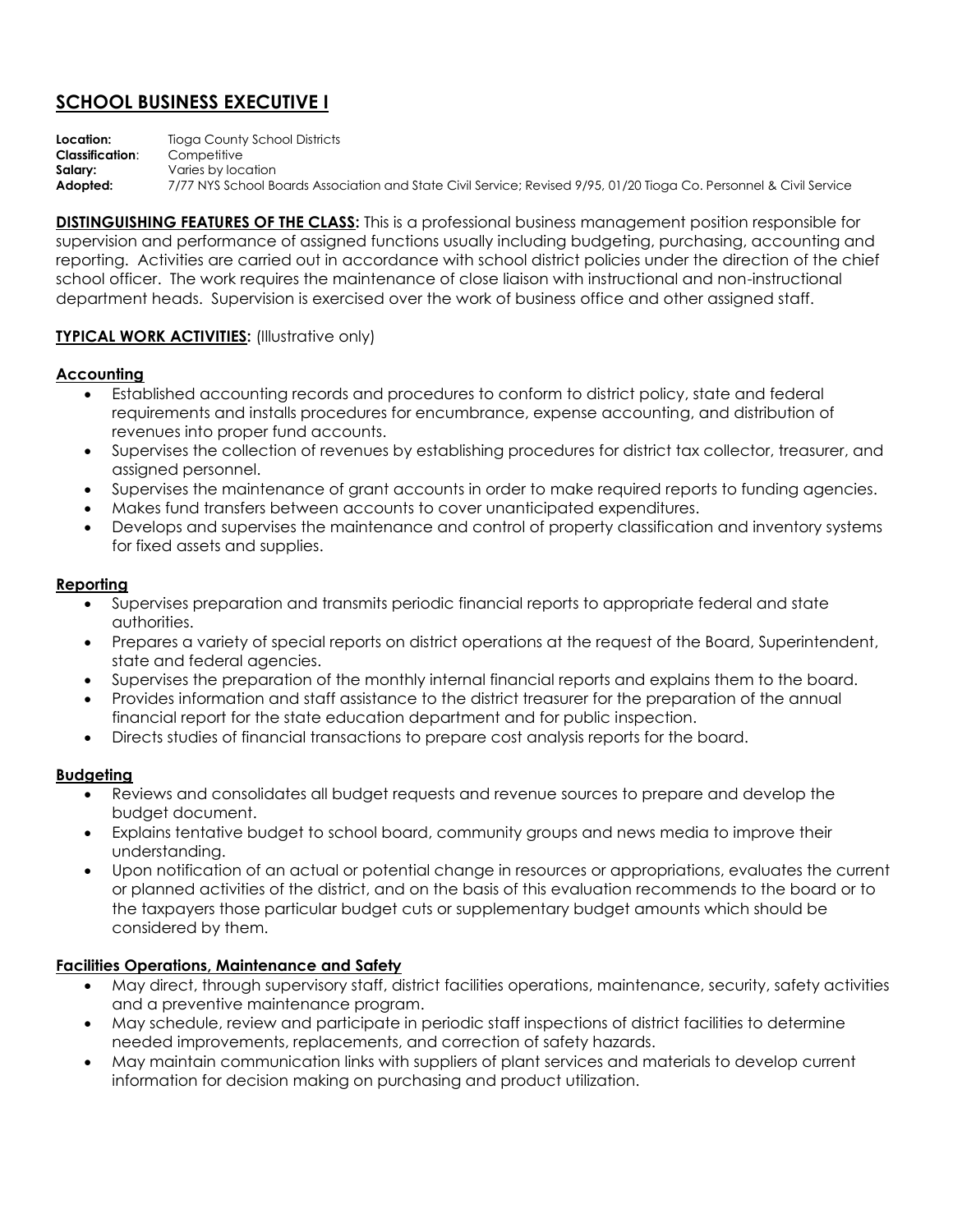#### 2. School Business Executive I

#### **Financial Planning**

- May prepare long and short term financial plans for use by administrators and board who consider educational needs, population projections, plant development plans, staffing needs, and revenue projections.
- Develops monthly cash flow statement to aid in determining cash available for investment and/or borrowing needs.
- Determines sources for current temporary borrowing and employs competitive bidding to obtain best interest rates based on repayment conditions and potential for reinvestment of borrowed funds.
- Determines best available investment instruments and obtains quotations on interest rates considering investment amount, time of investment, prevailing interest rates.
- Establishes annual calendar of payments on loans to assure availability of funds to meet debt service requirements.
- Develops plans for long-term borrowings by use of capital notes and/or serial bonds including the preparation of repayment schedules, development of data for bond sale prospectus, and arranging for sale of bonds in cooperation with bond consultants.
- May provide fiscal, statistical and business management information in support of state and federal grant applications for district projects.

# **Food Service**

 May coordinate fiscal management and reporting functions of food service programs through the establishment of a system of controls to assure compliance with federal, state and board requirements.

# **Insurance Management**

- Develops the district risk management program on the basis of evaluation of exposures and makes recommendations to the board.
- Maintains an insurance register for ready access to policy information.
- Periodically audits insurance coverage against inventories, appraisals, liabilities and replacement cost.

#### **Personnel (Non-instructional)**

- May direct the maintenance of personnel records to control employee pay, vacation, sick leave, insurance and retirement files for use in personnel transactions and resolution of personnel problems.
- May maintain or delegates and supervises continuous communication with municipal civil service agency for reporting of personnel transactions and to assure conformance with civil service law and rules.
- Provides financial and other data to negotiator, negotiating team, fact finder, mediator or arbitrator, before, during or after contract negotiation.
- Prepares and delivers to instructional and non-instructional employee organization representatives data authorized by the board for use in contact negotiation and administration

#### **Purchasing and Inventory Control**

- May establish a calendar of purchasing activities to assure timely ordering and delivery of goods and services.
- Writes specifications based on requests for supplies, services and equipment, and consultations with users to assure correct vendor delivery of bid and non-bid items.
- Determines needs for formal bidding, purchases through state contracts, sources exempt from bidding law and those obtainable by direct purchase.
- Directs the issuance of purchase orders to vendors.
- Assures conformance with specifications by establishing of inspection, reciting and reporting procedure for deliveries from vendors.
- Uses a file of state contracts and other sources exempt from bidding law to obtain supplies and equipment best available through these sources.
- Places bid advertising in accordance with law and opens and analyzes bids to determine low bidder conformance to specifications and recommends bid award to board.
- Interviews vendors to discuss product lines, quality levels and product availability.
- May establish locations for storage and procedures for distribution control of equipment and supplies.